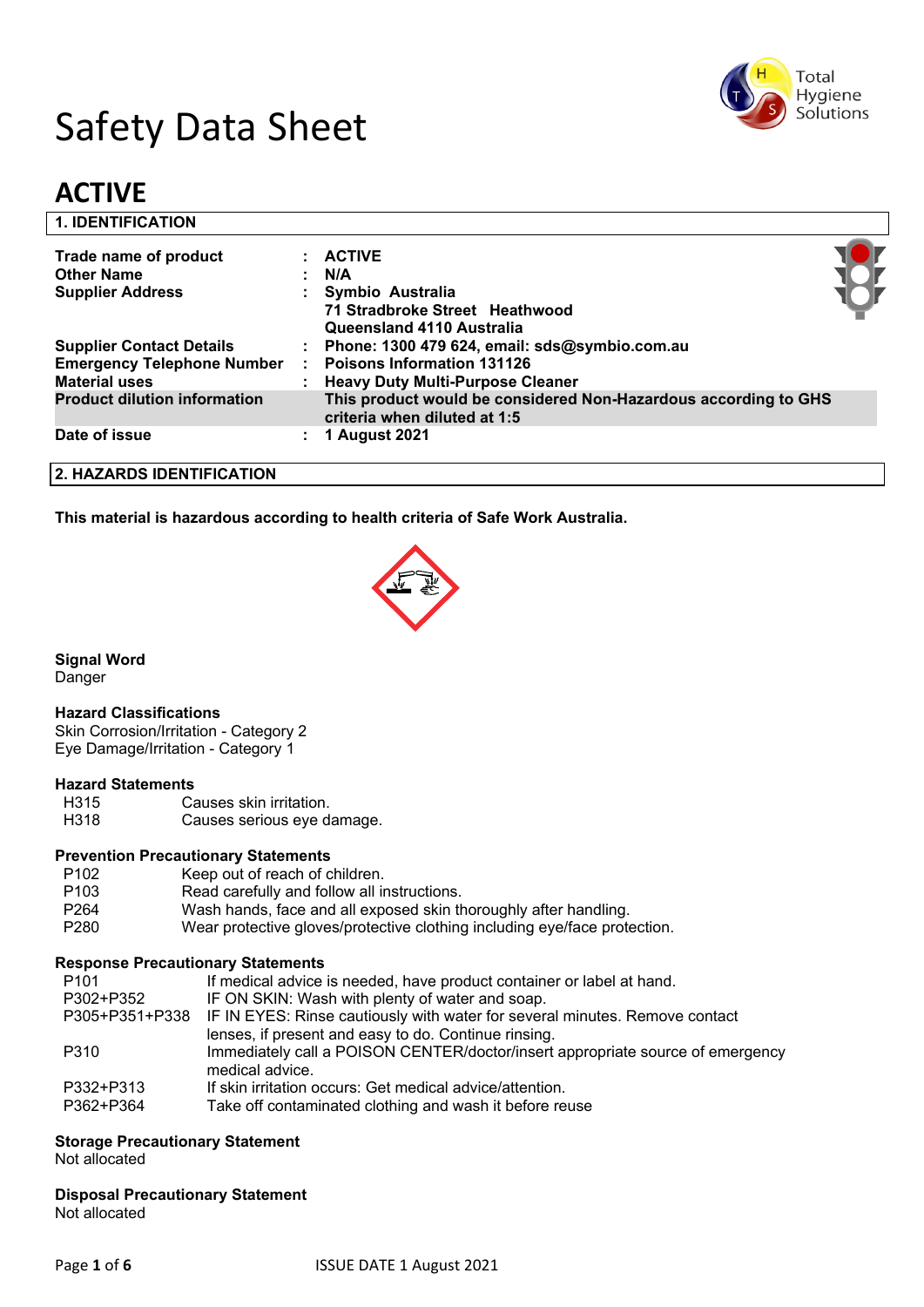**Poison Schedule:**

#### **DANGEROUS GOOD CLASSIFICATION**

Not classified as Dangerous Goods by the criteria of the "Australian Code for the Transport of Dangerous Goods by Road & Rail" and the "New Zealand NZS5433: Transport of Dangerous Goods on Land".

| 3. COMPOSITION INFORMATION                                                                                    |                         |                                        |
|---------------------------------------------------------------------------------------------------------------|-------------------------|----------------------------------------|
| <b>CHEMICAL ENTITY</b>                                                                                        | CAS NO                  | <b>PROPORTION</b>                      |
| Benzenesulfonic acid, dodecyl-, sodium salt<br>Sodium hydroxide<br>Ingredients determined to be Non-Hazardous | 25155-30-0<br>1310-73-2 | $1 - 5%$<br>$1 - 5%$<br><b>Balance</b> |
|                                                                                                               |                         | 100%                                   |

#### **4. FIRST AID MEASURES**

If poisoning occurs, contact a doctor or Poisons Information Centre (Phone Australia 131 126, New Zealand 0800 764 766).

**Inhalation:** Remove victim from exposure - avoid becoming a casualty. Remove contaminated clothing and loosen remaining clothing. Allow patient to assume most comfortable position and keep warm. Keep at rest until fully recovered. Seek medical advice if effects persist.

**Skin Contact:** If skin or hair contact occurs, immediately remove contaminated clothing and flush skin and hair with running water. Continue flushing with water until advised to stop by the Poisons Information Centre or a Doctor; or for 15 minutes and transport to Doctor or Hospital.

**Eye contact:** Immediately irrigate with copious quantities of water for 15 minutes. Eyelids to be held open. Remove clothing if contaminated and wash skin. Urgently seek medical assistance. Transport to hospital or medical centre.

**Ingestion:** Rinse mouth with water. If swallowed, do NOT induce vomiting. Give a glass of water to drink. Never give anything by the mouth to an unconscious patient. If vomiting occurs give further water. Seek medical advice.

**PPE for First Aiders:** Wear gloves, safety glasses. Available information suggests that gloves made from should be suitable for intermittent contact. However, due to variations in glove construction and local conditions, the user should make a final assessment. Always wash hands before smoking, eating, drinking or using the toilet. Wash contaminated clothing and other protective equipment before storing or re-using.

**Notes to physician:** Treat symptomatically. Can cause corneal burns.

#### **5. FIRE FIGHTING MEASURES**

**Hazchem Code:** Not applicable.

**Suitable extinguishing media:** If material is involved in a fire use water fog (or if unavailable fine water spray), alcohol resistant foam, standard foam, dry agent (carbon dioxide, dry chemical powder).

**Specific hazards:** Non-combustible material.

**Fire fighting further advice:** Not applicable.

#### **6. ACCIDENTAL RELEASE MEASURES**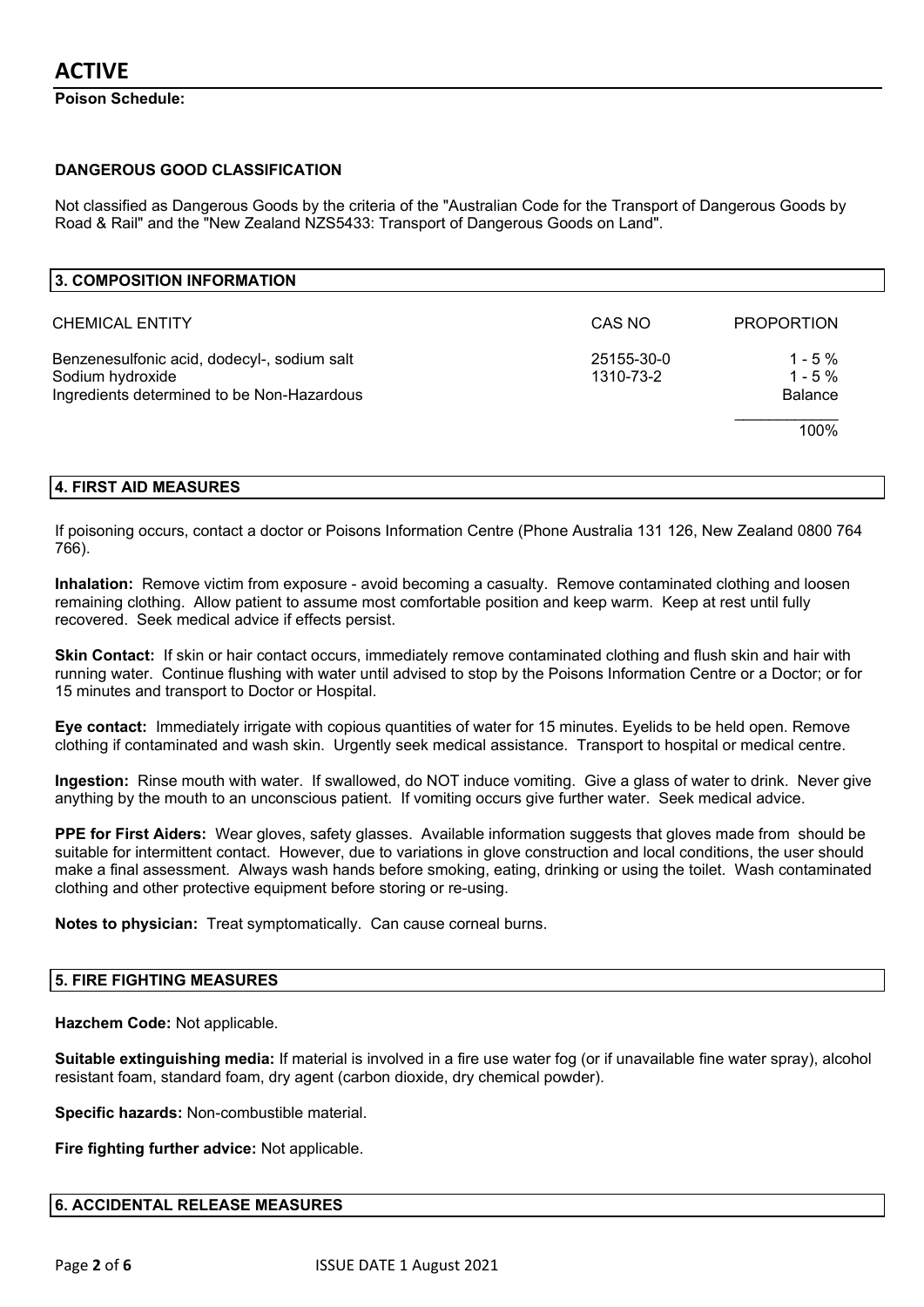#### **SMALL SPILLS**

Wear protective equipment to prevent skin and eye contamination. Avoid inhalation of vapours or dust. Wipe up with absorbent (clean rag or paper towels). Collect and seal in properly labelled containers or drums for disposal.

#### **LARGE SPILLS**

Clear area of all unprotected personnel. Slippery when spilt. Avoid accidents, clean up immediately. Wear protective equipment to prevent skin and eye contamination and the inhalation of vapours. Work up wind or increase ventilation. Contain - prevent run off into drains and waterways. Use absorbent (soil, sand or other inert material). Collect and seal in properly labelled containers or drums for disposal. If contamination of crops, sewers or waterways has occurred advise local emergency services.

#### **Dangerous Goods - Initial Emergency Response Guide No:** Not applicable

#### **7. HANDLING AND STORAGE**

**Handling:** Avoid eye contact and skin contact. Avoid inhalation of vapour, mist or aerosols.

**Storage:** Store in a cool, dry, well-ventilated place and out of direct sunlight. Store away from foodstuffs. Store away from incompatible materials described in Section 10. Store away from sources of heat and/or ignition. Keep container standing upright. Keep containers closed when not in use - check regularly for leaks.

#### **8. EXPOSURE CONTROLS / PERSONAL PROTECTION**

#### **National occupational exposure limits:**

|                  | <b>TWA</b>     |                      | STEL                     |                          | <b>NOTICES</b>           |
|------------------|----------------|----------------------|--------------------------|--------------------------|--------------------------|
|                  | ppm            | mg/m3                | ppm                      | mg/m3                    |                          |
| Sodium hydroxide | $\blacksquare$ | 2 Peak<br>limitation | $\overline{\phantom{a}}$ | $\overline{\phantom{a}}$ | $\overline{\phantom{a}}$ |

As published by Safe Work Australia.

TWA - The time-weighted average airborne concentration over an eight-hour working day, for a five-day working week over an entire working life.

STEL (Short Term Exposure Limit) - the average airborne concentration over a 15 minute period which should not be exceeded at any time during a normal eight-hour workday.

These Exposure Standards are guides to be used in the control of occupational health hazards. All atmospheric contamination should be kept to as low a level as is workable. These exposure standards should not be used as fine dividing lines between safe and dangerous concentrations of chemicals. They are not a measure of relative toxicity.

If the directions for use on the product label are followed, exposure of individuals using the product should not exceed the above standard. The standard was created for workers who are routinely, potentially exposed during product manufacture.

**Biological Limit Values:** As per the "National Model Regulations for the Control of Workplace Hazardous Substances (Safe Work Australia)" the ingredients in this material do not have a Biological Limit Allocated.

**Engineering Measures:** Ensure ventilation is adequate to maintain air concentrations below Exposure Standards. Use only in well ventilated areas. Use with local exhaust ventilation or while wearing appropriate respirator.

**Personal Protection Equipment:** GLOVES, SAFETY GLASSES.

Personal protective equipment (PPE) must be suitable for the nature of the work and any hazard associated with the work as identified by the risk assessment conducted.

Wear gloves, safety glasses. Available information suggests that gloves made from should be suitable for intermittent contact. However, due to variations in glove construction and local conditions, the user should make a final assessment. Always wash hands before smoking, eating, drinking or using the toilet. Wash contaminated clothing and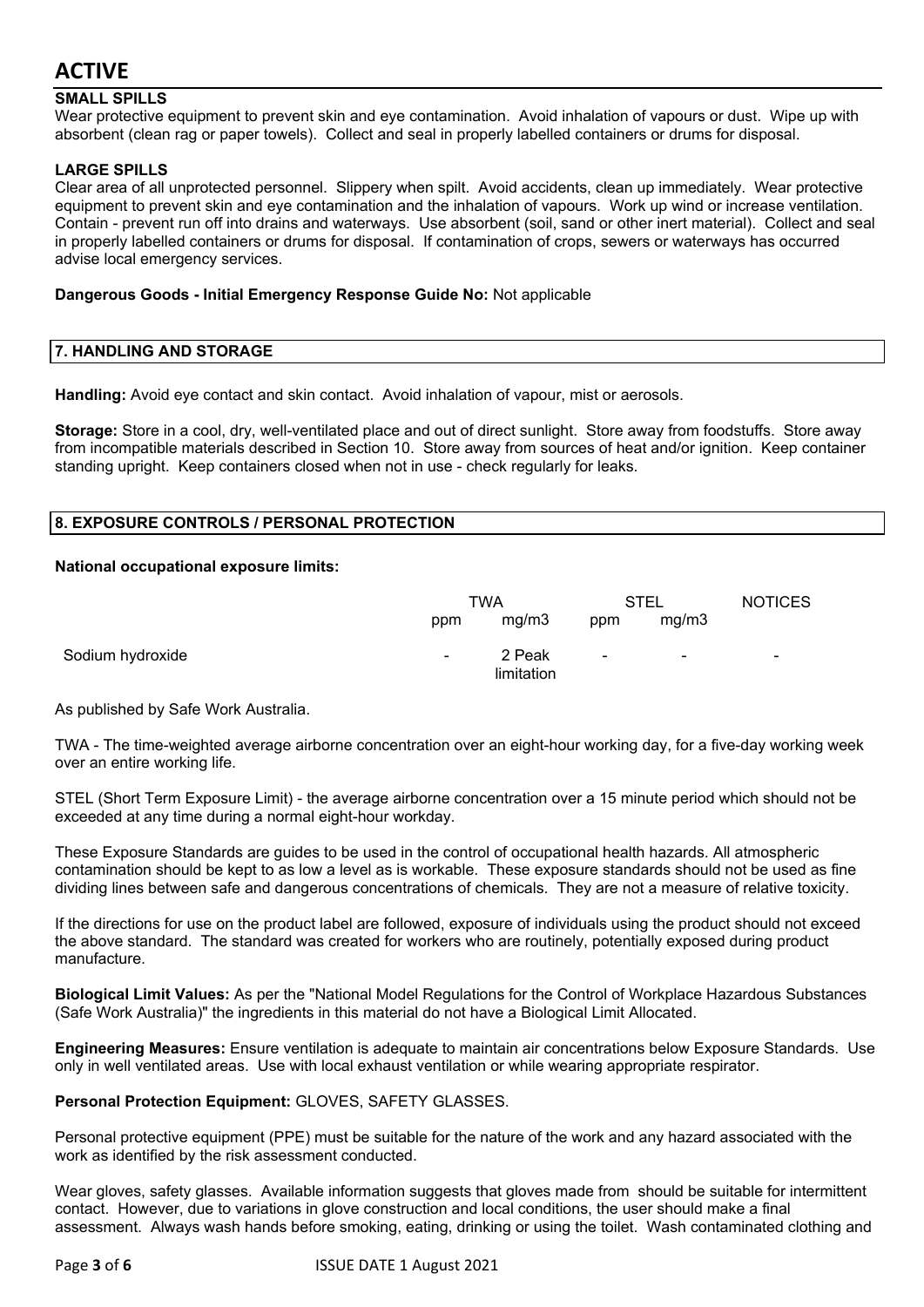other protective equipment before storing or re-using.

**Hygiene measures:** Keep away from food, drink and animal feeding stuffs. When using do not eat, drink or smoke. Wash hands prior to eating, drinking or smoking. Avoid contact with clothing. Avoid eye contact and skin contact. Avoid inhalation of vapour, mist or aerosols. Ensure that eyewash stations and safety showers are close to the workstation location.

#### **9. PHYSICAL AND CHEMICAL PROPERTIES**

| Form:   |  |
|---------|--|
| Colour: |  |
| Odour:  |  |

**Liquid Colour:** Fluro - Yellow **Odour:** Pine

**Specific Gravity:** 1.02 - 1.03 **Boiling Point/Range (°C):** 100 (Approx) **pH:** 12.5 - 13.5

**Solubility:** Completely soluble in water

(Typical values only - consult specification sheet)  $N Av = Not available, N App = Not applicable$ 

#### **10. STABILITY AND REACTIVITY**

**Chemical stability:** This material is thermally stable when stored and used as directed.

**Conditions to avoid:** Elevated temperatures and sources of ignition.

**Incompatible materials:** Oxidising agents.

**Hazardous decomposition products:** Oxides of carbon and nitrogen, smoke and other toxic fumes.

**Hazardous reactions:** No known hazardous reactions.

#### **11. TOXICOLOGICAL INFORMATION**

No adverse health effects expected if the product is handled in accordance with this Safety Data Sheet and the product label. Symptoms or effects that may arise if the product is mishandled and overexposure occurs are:

#### **Acute Effects**

**Inhalation:** Material may be an irritant to mucous membranes and respiratory tract.

**Skin contact:** Contact with skin will result in irritation.

**Ingestion:** Swallowing can result in nausea, vomiting and irritation of the gastrointestinal tract.

**Eye contact:** A severe eye irritant. Corrosive to eyes: contact can cause corneal burns. Contamination of eyes can result in permanent injury.

#### **Acute toxicity**

**Inhalation:** This material has been classified as not hazardous for acute inhalation exposure. Acute toxicity estimate (based on ingredients):  $LC_{50}$  > 20.0 mg/L for vapours or  $LC_{50}$  > 5.0 mg/L for dust and mist.

**Skin contact:** This material has been classified as not hazardous for acute dermal exposure. Acute toxicity estimate (based on ingredients):  $LD_{50}$  > 2,000 mg/Kg bw

**Ingestion:** This material has been classified as not hazardous for acute ingestion exposure. Acute toxicity estimate (based on ingredients):  $LD_{50}$  > 2,000 mg/Kg bw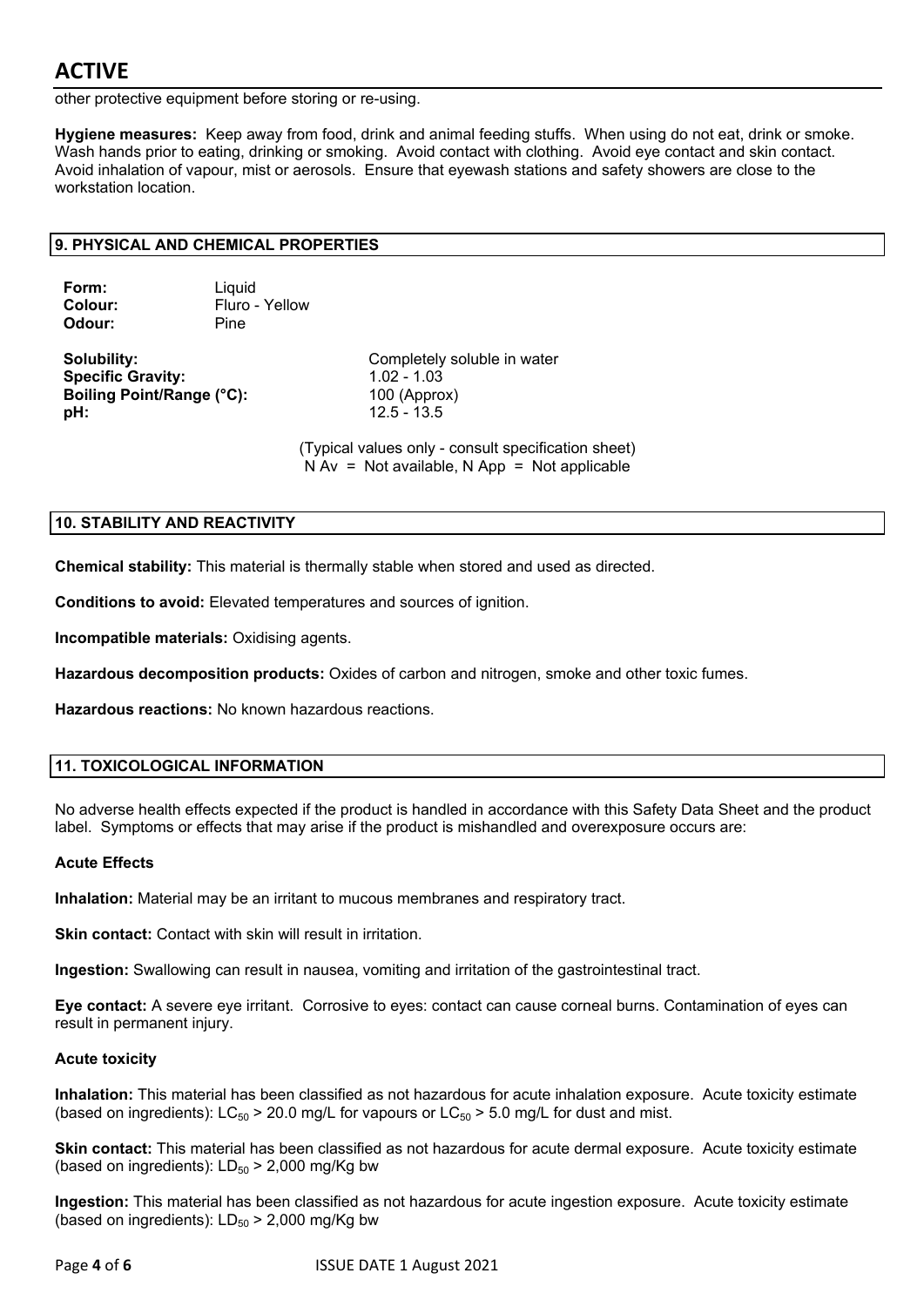**Corrosion/Irritancy:** Eye: this material has been classified as a Category 1 Hazard (irreversible effects to eyes). Skin: this material has been classified as a Category 2 Hazard (reversible effects to skin).

**Sensitisation:** Inhalation: this material has been classified as not a respiratory sensitiser. Skin: this material has been classified as not a skin sensitiser.

**Aspiration hazard:** This material has been classified as not an aspiration hazard.

**Specific target organ toxicity (single exposure):** This material has been classified as not a specific hazard to target organs by a single exposure.

#### **Chronic Toxicity**

**Mutagenicity:** This material has been classified as not a mutagen.

**Carcinogenicity:** This material has been classified as not a carcinogen.

**Reproductive toxicity (including via lactation):** This material has been classified as not a reproductive toxicant.

**Specific target organ toxicity (repeat exposure):** This material has been classified as not a specific hazard to target organs by repeat exposure.

#### **12. ECOLOGICAL INFORMATION**

Avoid contaminating waterways.

**Acute aquatic hazard:** This material has been classified as not hazardous for acute aquatic exposure. Acute toxicity estimate (based on ingredients): > 100 mg/L

**Long-term aquatic hazard:** This material has been classified as not hazardous for chronic aquatic exposure. Nonrapidly or rapidly degradable substance for which there are adequate chronic toxicity data available OR in the absence of chronic toxicity data, Acute toxicity estimate (based on ingredients): >100 mg/L, where the substance is not rapidly degradable and/or BCF < 500 and/or log  $K_{ow}$  < 4.

**Ecotoxicity:** No information available.

**Persistence and degradability:** No information available.

**Bioaccumulative potential:** No information available.

**Mobility:** No information available.

#### **13. DISPOSAL CONSIDERATIONS**

Persons conducting disposal, recycling or reclamation activities should ensure that appropriate personal protection equipment is used, see "Section 8. Exposure Controls and Personal Protection" of this SDS.

If possible material and its container should be recycled. If material or container cannot be recycled, dispose in accordance with local, regional, national and international Regulations.

#### **14. TRANSPORT INFORMATION**

#### **ROAD AND RAIL TRANSPORT**

Not classified as Dangerous Goods by the criteria of the "Australian Code for the Transport of Dangerous Goods by Road & Rail" and the "New Zealand NZS5433: Transport of Dangerous Goods on Land".

#### **MARINE TRANSPORT**

Not classified as Dangerous Goods by the criteria of the International Maritime Dangerous Goods Code (IMDG Code) for transport by sea.